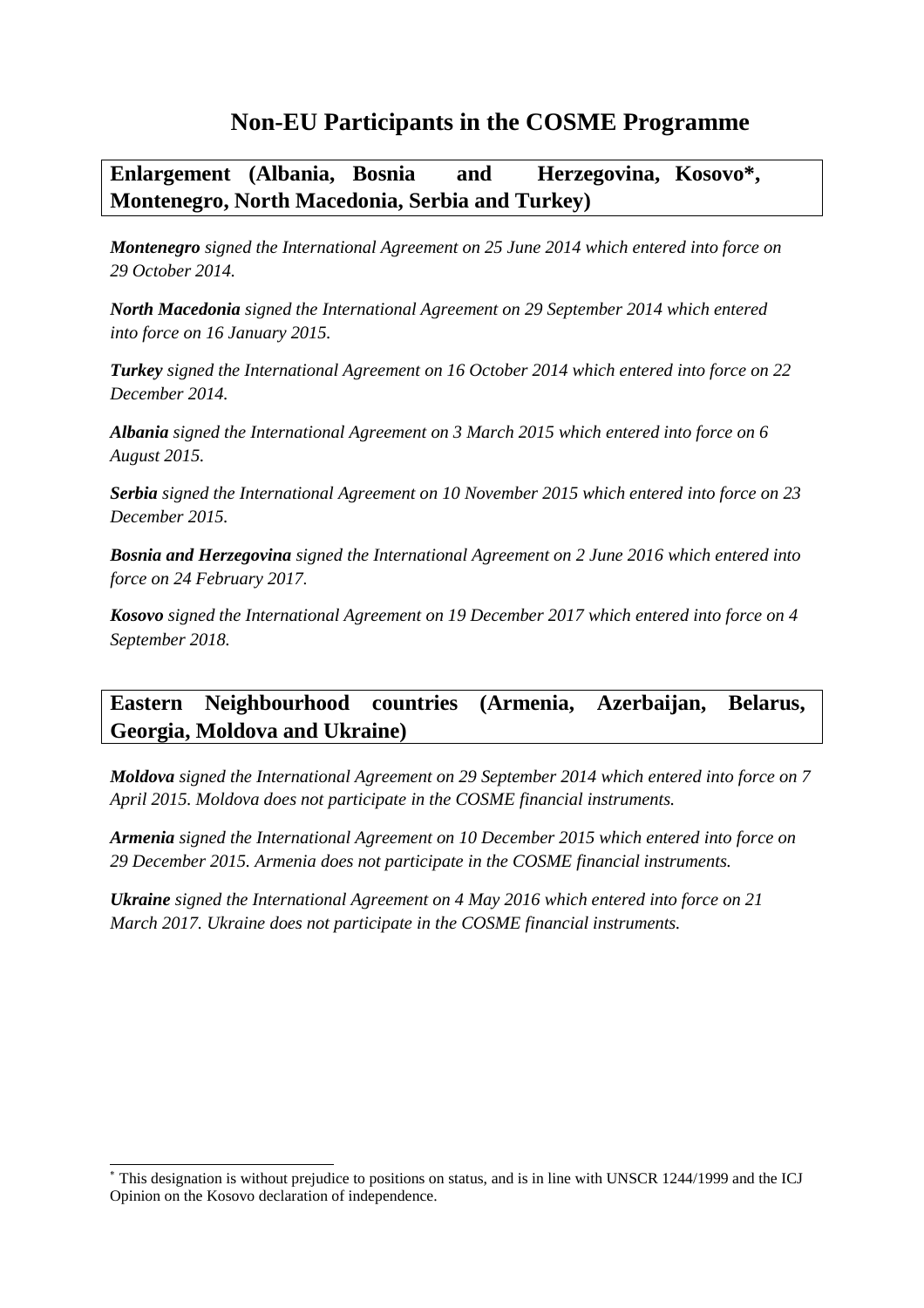## **Southern Neighbourhood countries (Algeria, Egypt, Israel, Jordan, Lebanon, Morocco, Palestine, Tunisia)**

*No formal expression of interest to join COSME has been received from any of the southern neighbourhood countries.*

#### **EFTA countries**

*Iceland is fully participating in the COSME programme since 2014*

*Norway is not participating in COSME.*

*Liechtenstein is not participating in COSME.*

*Switzerland cannot participate as there is currently no legal basis under which it could do so*.

#### **Other countries**

- *1. At present, there is no legal basis for other countries to join the programme. However, COSME legal basis allows entities from other countries to participate in certain projects on a self- financing basis.*
- *2. The United Kingdom continues to participate in COSME during the transition period (currently foreseen until 31/12/2020).*

*\*\*\**